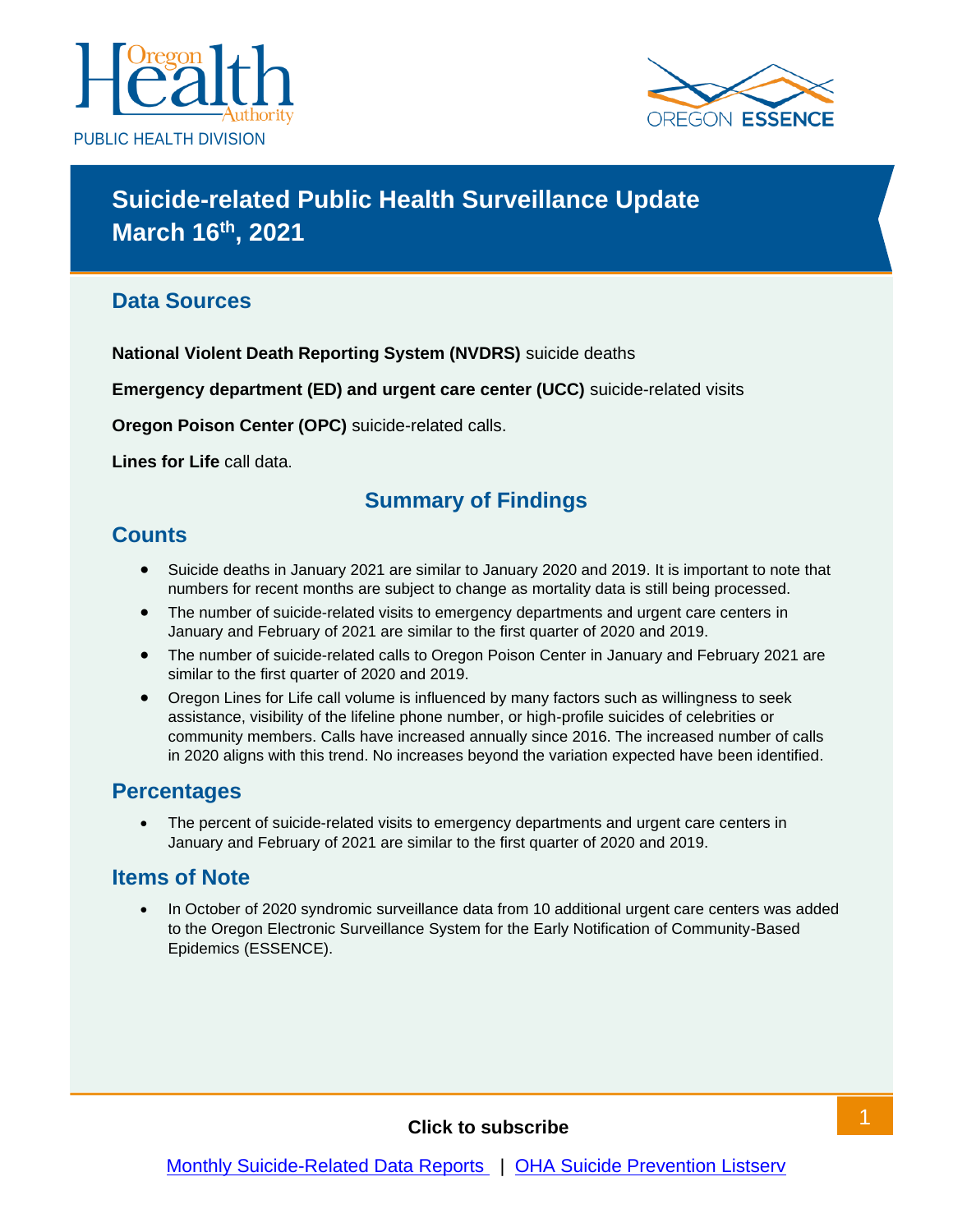# **Details of Findings: NVDRS suicide deaths**

Suicide deaths in January 2021 are similar to January 2020 and 2019. It is important to note that mortality data is still being processed and numbers for recent months are subject to change



### **Details of Findings: EDs and UCCs**

Total visits for all health concerns to EDs and UCCs in January and February of 2021 were slightly lower than the first quarter of 2020 and 2019

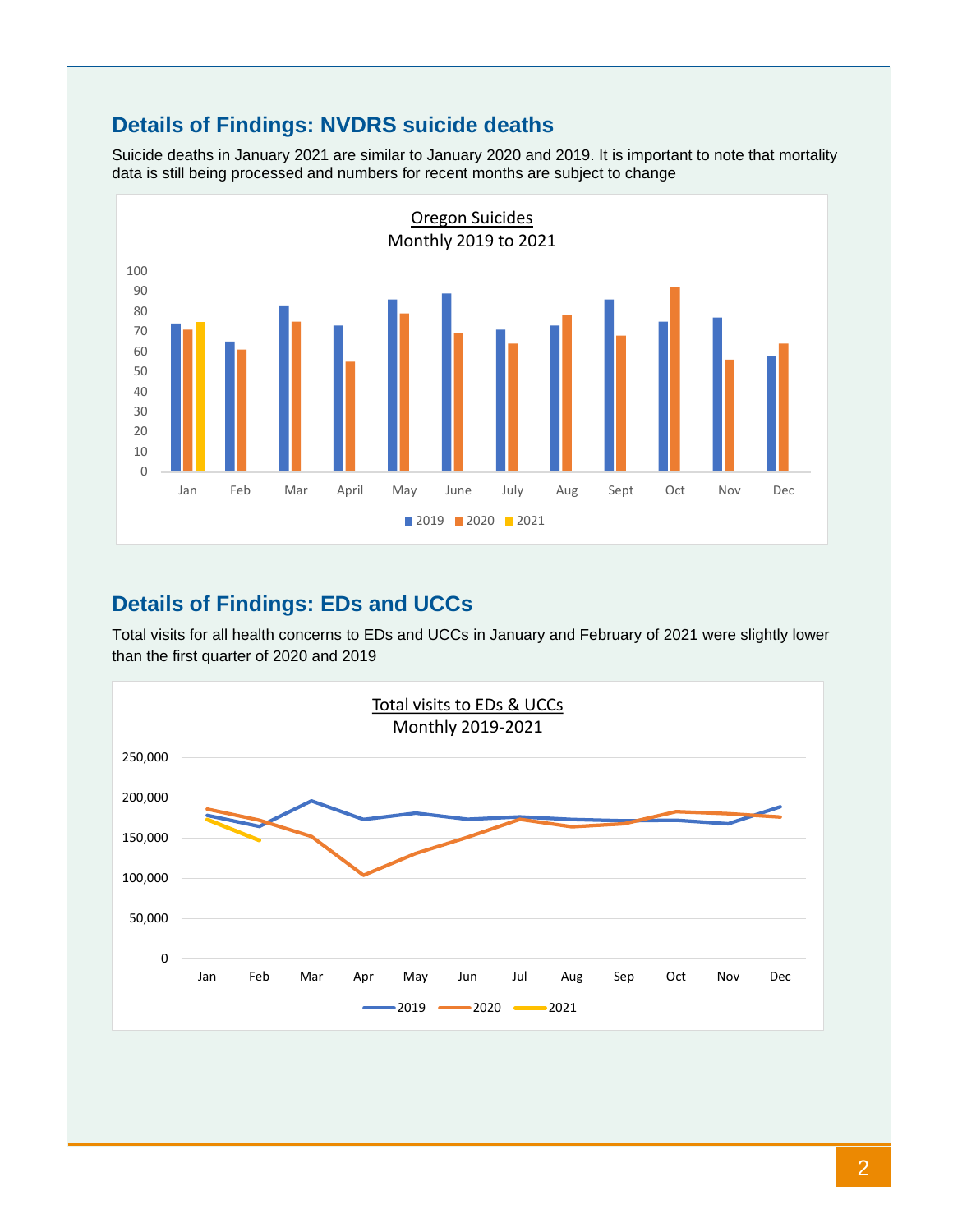

Suicide-related visits to EDs and UCCs in January of 2021 are similar to the first quarter of 2020 and 2019.

Suicide-related visits to EDs and UCCs for youths in January and February 2021 are lower slightly lower than the first quarter of 2020 and 2019.

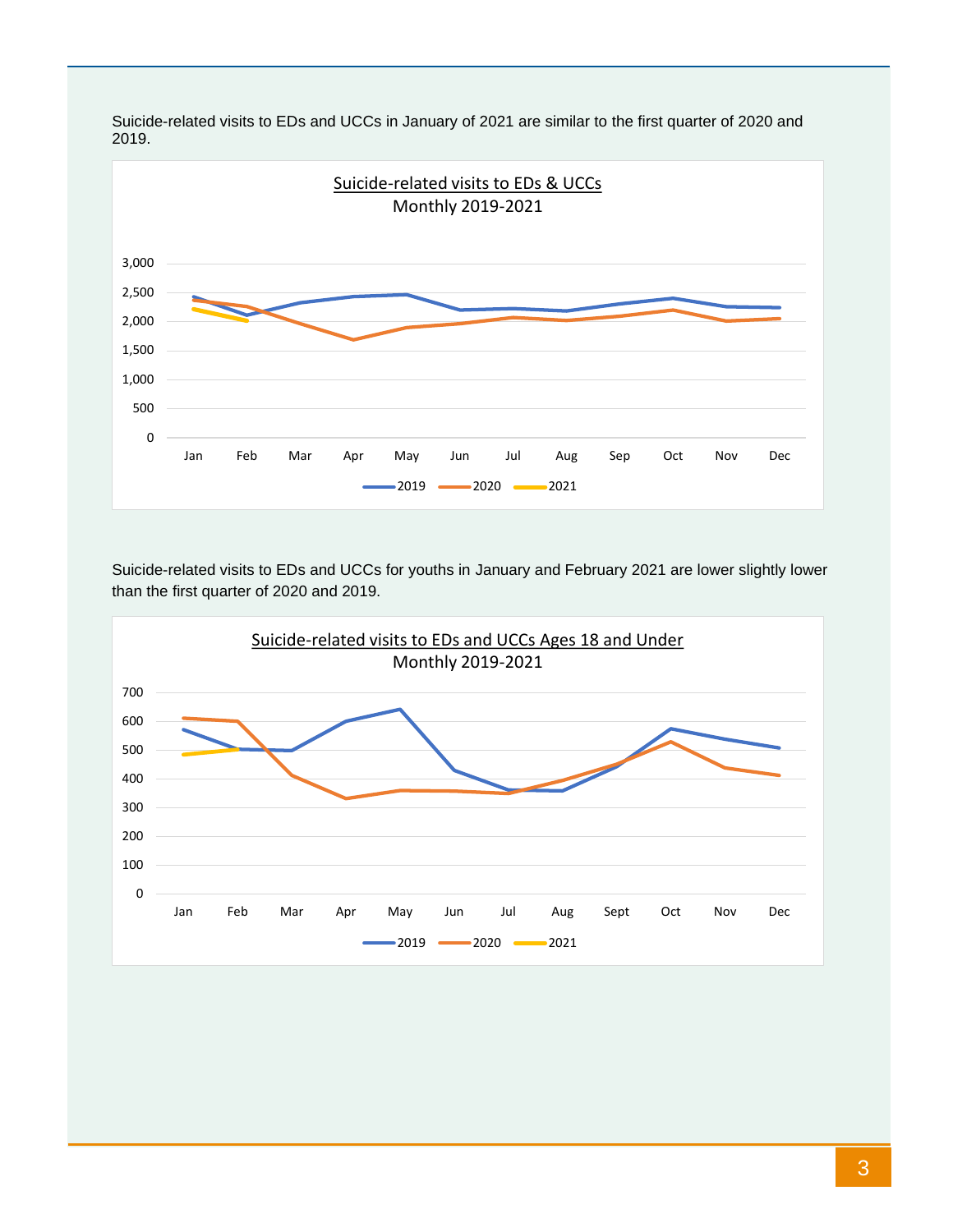

When measured as a percent of total visits, suicide-related visits to EDs and UCCs have historically hovered around 1.35% The percentage increase in March and April of 2020 occurred as the number of total visits for all health concerns decreased dramatically, leading to a smaller denominator over all.

Total and suicide-related visits to EDs and UCCs presented side by side show a sharp decrease in total visits and a smaller decrease in suicide-related visits during March and April of 2020 when shelter in place orders were announced.



.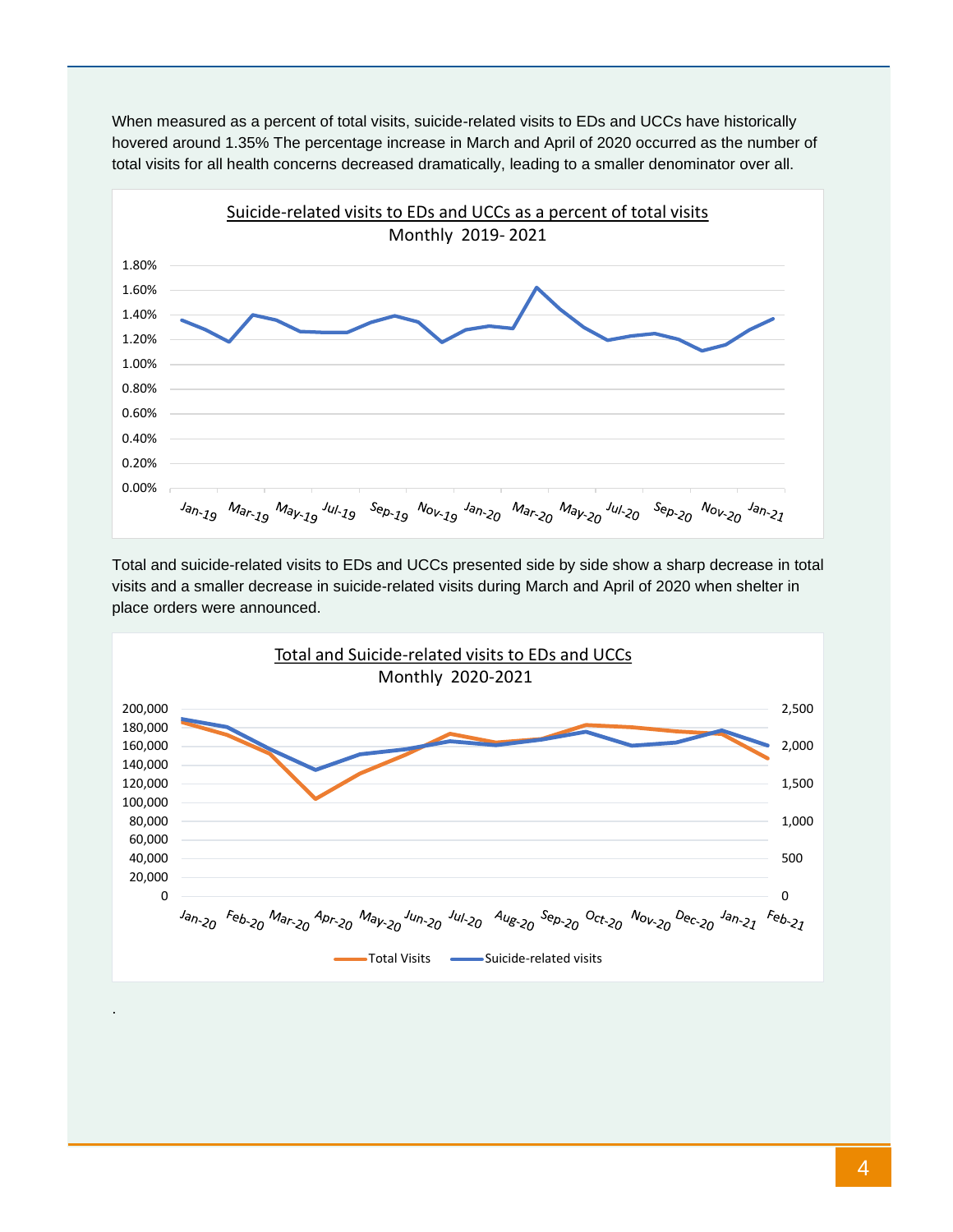### **Details of Findings: Oregon Poison Center (OPC) Calls**



The number of suicide-related calls to Oregon Poison Center in January and February 2021 are similar to the first quarter of 2020 and 2019.

#### **Details of Findings: Lines for Life Calls**

Oregon Lines for Life call volume is influenced by many factors such as willingness to seek assistance, visibility of the lifeline phone number, or high-profile suicides of celebrities or community members. Calls have increased annually since 2016. The increased number of calls in 2020 aligns with this trend. No increases beyond the variation expected have been identified.